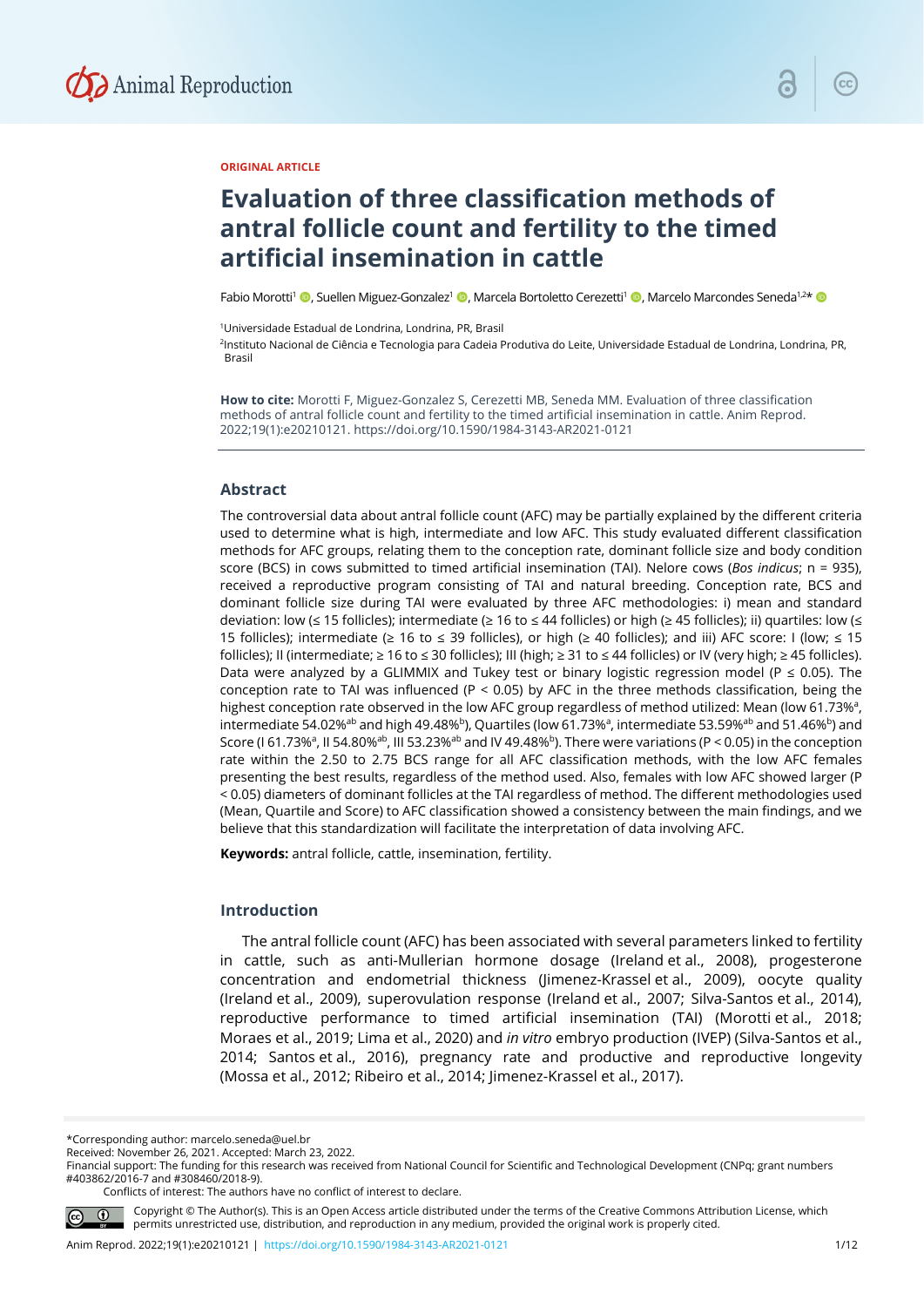Studies have shown that females with high AFC (≥ 25 follicles) result in better reproductive performance when submitted to reproductive programs involving artificial insemination (Evans et al., 2012; Mossa et al., 2012; Martinez et al., 2016) and *in vivo* and *in vitro* embryo production both *Bos taurus* (Ireland et al., 2007, 2008, 2011; Jimenez-Krassel et al., 2009; Silva-Santos et al., 2014) and *Bos indicus* cattle (Santos et al., 2016; Garcia et al., 2020). However, this reproductive characteristic is still poorly understood and has not been a consensus in the main results among studies (Ireland et al., 2011; Evans et al., 2012; Morotti et al., 2015, 2017). For example, it has been reported that cows with high AFC exhibited better pregnancy rates (Evans et al., 2012; Mossa et al., 2012), but on the other hand studies showed that low AFC resulted in a larger diameter of the ovulatory follicles both *Bos indicus* (Morotti et al., 2018; Lima et al., 2020) and in *Bos taurus* cattle (Bonato et al., 2022), in addition to a higher conception rate (Jimenez-Krassel et al., 2017; Morotti et al., 2018; Moraes et al., 2019; Lima et al., 2020).

Despite several researches, there are still many controversies about the population of antral follicles regardless of the bovine subspecies. Most of the doubts about this topic could be clarified using a standardized methodology regarding the criteria that establish the number of antral follicles for the low, intermediate and high AFC groups in the herd. Some studies established a cutoff without specifically detailing criteria for classification of antral follicle categories (Ireland et al., 2008, 2009; Cushman et al., 2009; Mossa et al., 2012; Jimenez-Krassel et al., 2015, 2017). In some studies, the AFC groups were classified based on the general mean and standard deviation of number of antral follicles from all females evaluated (Santos et al., 2016; Morotti et al., 2018). Another methodology defined the AFC groups by calculating the quartiles of general population of females evaluated, with the low count being defined as AFC ≤ in the 1st quartile and high count being defined as AFC ≥ in the 3rd quartile (Droher et al., 2017; Moraes et al., 2019).

A joint analysis of the main classification methods of the AFC groups would allow an overall assessment of the main findings to identify whether there are important differences in interpretation among the methods. In addition, it would be strategic to suggest a simpler and more standardized way of defining the AFC classifications in a score as it has been used to assess the body condition score (Lowman et al., 1976; Machado et al., 2008; Pfeifer et al., 2017) or to assess reproductive tract in heifers (Andersen et al., 1991).

Thus, these findings indicate that the determination of AFC groups in bovine females can be very variable depending on the methodology employed. In addition, this context reinforces the need for standardization in AFC classification methods, as well as assessing whether there is consistency in reproductive outcomes when different AFC classification methods are used. Therefore, the objectives this study were I) to evaluate the use of different classification methods for AFC groups, relating them to the conception rate, dominant follicle size and body condition score, and II) to compare the pregnancy rate and gestational loss occurring during the breeding season according to AFC. In our study, we hypothesized that the AFC classification methods discussed in this study are consistent in terms of the main reproductive findings, with low AFC females have better fertility than high count in the reproductive program during the breeding season.

#### **Methods**

This study was conducted in accordance with the guidelines of the Ethics Committee on Animal Experimentation at the State University of Londrina, and it was approved under number 5898.2014.76.

#### **Location, animals and management**

This study was conducted during the beef cattle breeding season in two commercial farms in southern Brazil, which were located at 23° 42' 35" and 51° 45' 52" (Farm I) and 24° 39' 01" and 50° 51' 02" (Farm II). The climate is subtropical and humid (Cfa) according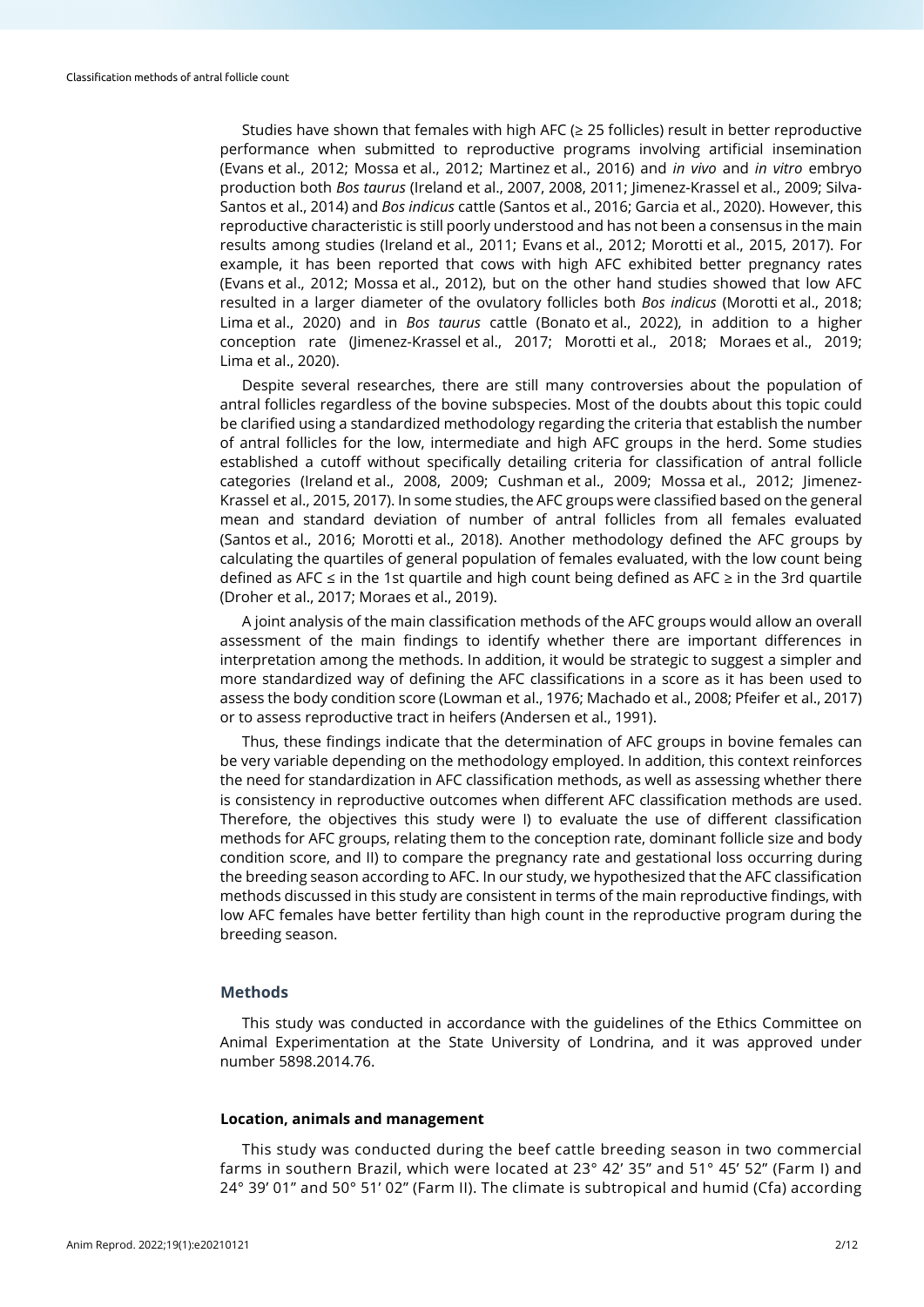to the Köppen classification with an average temperature of 19.5 °C and an average annual rainfall of 1500 mm. We conducted the experiment with Nelore (*Bos taurus indicus*; n = 935), multiparous females aged between 48 and 120 months, between 40 and 60 days postpartum and with body condition scores (BCS) between 2.5 and 3.5 (scale 1 to 5) (Machado et al., 2008). The conditions for handling the animals were similar between the farms, with the animals being maintained in a continuous grazing system of *Urochloa brizantha* and provided with a mineral mixture diet and water *ad libitum.* Prior to the study, each female was subjected to evaluation of the reproductive tract through palpation and transrectal ultrasound to ensure that only healthy females with no history of reproductive failures were included in the study.

## **Hormonal protocol for TAI**

All animals were submitted to a conventional ovulation synchronization protocol on a random day of the estrous cycle, designated Day 0 (D0). The protocol consisted of the insertion of an intravaginal progesterone device (P4; DIB®, Zoetis, Brazil) and intramuscular administration (i.m.) of 2 mg of estradiol benzoate (EB; Estrogin®, Farmavet, Brazil). On day 8, the devices were removed, and the animals received applications (i.m.) of 1 mg of estradiol cypionate (EC; ECP®, Pfizer, Brazil), 300 IU equine chorionic gonadotropin (eCG; Novormon®, Syntex AS, Argentina) and 250 μg of cloprostenol (PGF2α; Ciosin®, MSD Animal Health, Brazil), as shown in Figure 1.



**Figure 1.** Hormonal treatment for timed artificial insemination (TAI) and experimental design to assess the relationship between antral follicle count (AFC) according to classifications by mean, quartiles and score regarding the pregnancy rate in Nelore cows. P4: progesterone; EB: estradiol benzoate; EC: estradiol cypionate; eCG: equine chorionic gonadotropin; PGF2α: cloprostenol.

All inseminations were performed by a single technician approximately 48 hours after the removal of the intravaginal P4 devices (D10). Conventional frozen-thawed semen was utilized at a temperature of 36 °C for 30 seconds from four bulls with known fertility according to the instructions established by CBRA (2013), and the semen was acquired from a single semen center. Next, after ten days of insemination, Nelore bulls were placed among the batch of cows at a ratio of 1:25 cows with the purpose of performing natural breeding with females that presented estrus. Previously, all bulls had been tested by andrological examinations (CBRA, 2013), and they remained with the females until the end of the breeding season (Day 90).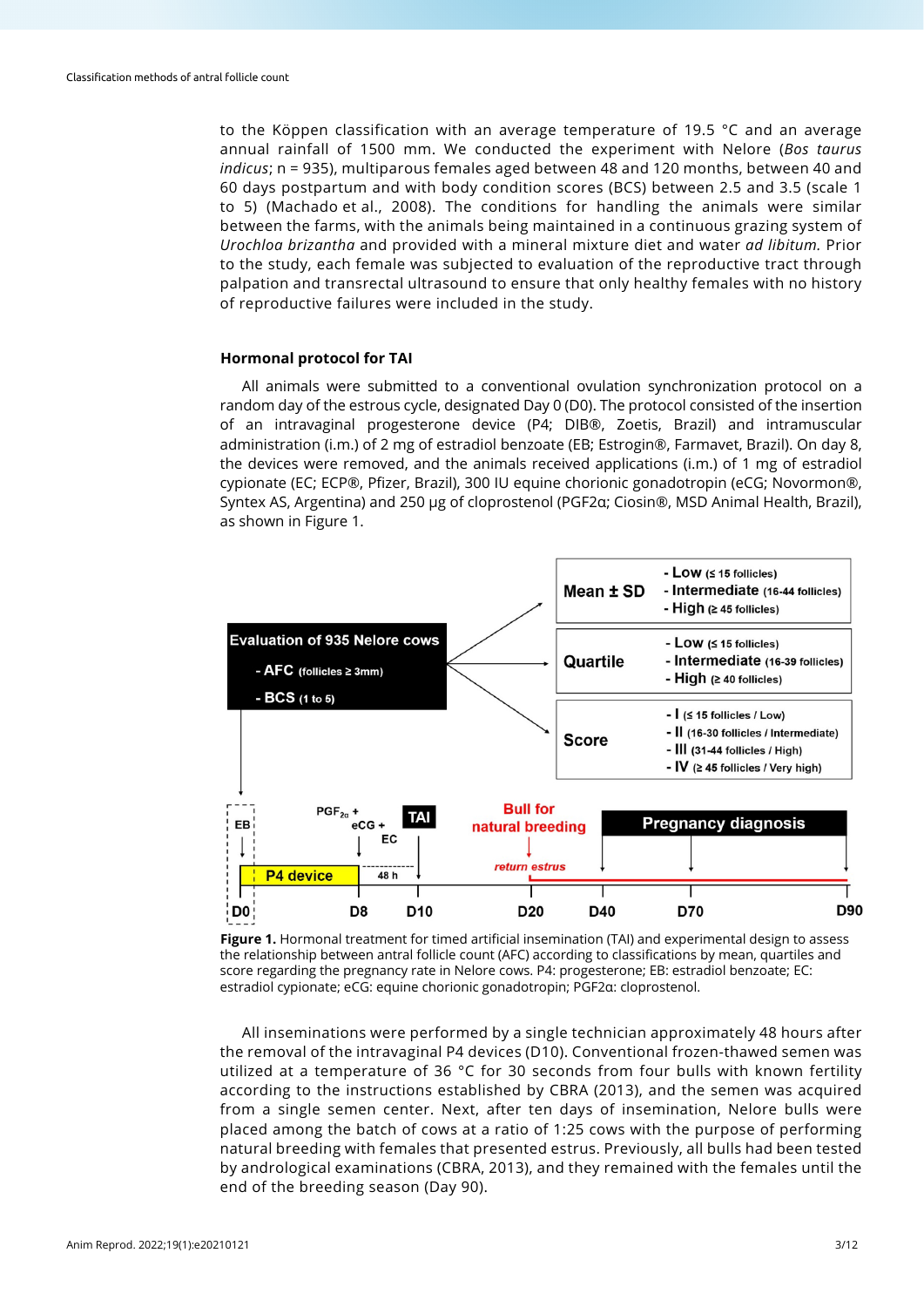All females were submitted to ultrasound examination to determine their pregnancy status to the 30 and 60 days after artificial insemination and at the end of the breeding season (Day 90). Pregnancy loss was calculated specifically for inseminated cows through differences in diagnoses of pregnancies between 60 and 90 days.

## **Antral follicle count, body condition score and diameter of dominant follicle**

To determine the number of antral follicles (AFCs), the ovaries (right and left) of each animal were examined using transrectal ultrasound (Modelo A5V Vet, SonoScape, China) equipped with a linear, rectal 7.5-MHz frequency transducer, and all antral follicles (follicles ≥ 3 mm) were counted as described previously (Burns et al., 2005; Ireland et al., 2008; Morotti et al., 2018) at the beginning of the TAI protocol. In all TAI rounds, the batches of synchronized females were subjected to the same management and feeding practices, and the AFC groups were established only for data analysis.

The evaluation of BCS was performed using visual and tactile evaluation in (D0) by a single evaluator. The evaluation scale was based on the methodology of Machado et al. (2008) on a scale of 1 to 5 (1 - cachectic and 5 - obese) and considering tissue reserves, with emphasis being placed on fat and muscle coverage associated with specific anatomical regions, such as the ribs, spinal and transverse processes of the spine, lumbar vertebrae, iliac and ischial tuberosities, sacrum bone and base of the tail.

To assess the relationship between the diameter of the dominant follicle and the AFC, immediately before the insemination procedure (performed on Day 10), the cows ( $n = 200$ ) were evaluated by transrectal ultrasound to determine and measure the diameter of the dominant follicle in both ovaries. The average follicular diameter was calculated from two linear cross-sectional measurements of the follicular antrum captured on the ultrasound monitor, with the dominant follicle being the one with an average diameter  $\geq 8$  mm (Figueiredo et al., 1997).

## **Experimental design**

To evaluate the different AFC classification methods, all the animals were simultaneously classified by three methodologies as described in Figure 2: I - Mean and Standard Deviation, II - Quartiles, and III - Score. For the classification of the AFC groups according to the mean, the mean number (M) and standard deviation (SD) were calculated from the total antral follicle population of the 935 cows included in this study. Low-count cows were defined based on the population mean of antral follicles (≈ 30 follicles) minus one SD (≈ 15 follicles), wherein the low AFC group had ≤ 15 follicles (n = 243). High counting was defined based on the population mean of antral follicles ( $\approx$  30 follicles) plus one SD ( $\approx$  15 follicles), wherein the high AFC group had ≥ 45 follicles (n = 194). Then, cows within a range of ≥ 16 to ≤ 44 follicles were defined as the intermediate AFC group (n = 498).

Considering the classification of the groups according to the Quartiles, the first quartile (Q1 = 15 follicles, consisting of up to 25% of the animals) and the third quartile (Q3 = 40 follicles, consisting of up to 75% of the animals) were calculated from the total number of antral follicles of all animals. Therefore, females with low AFC were defined as those with lower AFC up to the value of Q1 (≤ 15 follicles, n = 243), cows with high AFC were defined as those with ≥ 40 follicles (n = 274; 25% of the females with the highest AFC) and cows with intermediate AFC were defined as females with follicular counts between Q1 and Q3 (≥ 16 to ≤ 39 follicles, n = 418).

The third classification method includes a suggestion for the present study regarding the classification of animals according to AFC scores. In this method, each female of the evaluated herd was categorized in score I, II, III and IV after considering the sum of the antral follicles of the left and right ovaries. Score I was defined ranging from 1 to 15 follicles (low AFC, n = 243), Score II was established  $\geq 16$  to  $\leq 30$  follicles (intermediate AFC, n = 250), Score III was established ≥ 31 to ≤ 44 follicles (high AFC, n = 248) and Score IV was defined to ≥ 45 follicles counted (very high AFC, n = 194). The proposal to classify cows into four groups was to maintain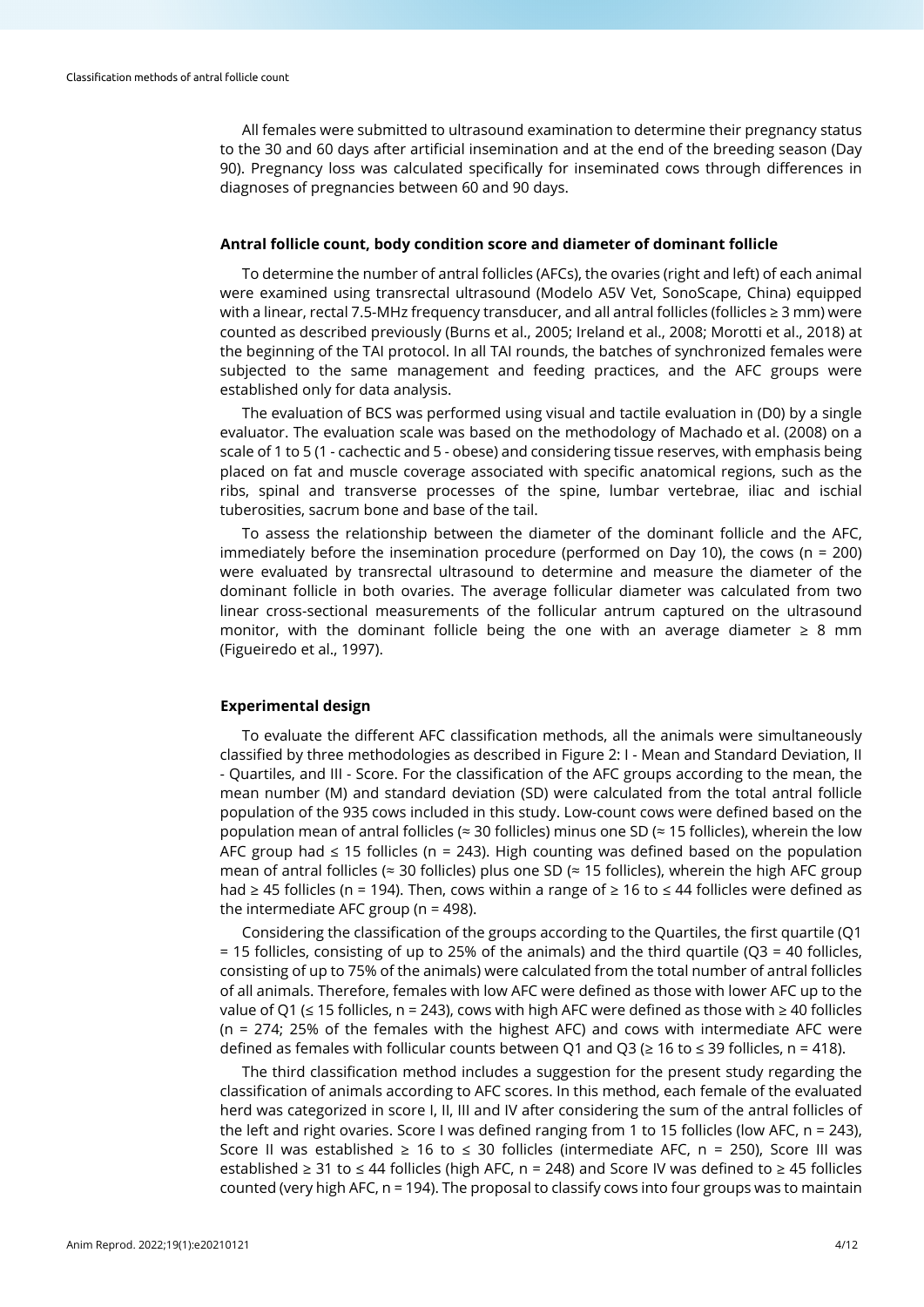a more homogeneous distribution of the animals in each group, in addition to being one of the first strategies proposed by Burns et al. (2005).

| Determine the antral follicle count (AFC; $\geq$ 3 mm) of all females of the herd |                                                          |                                         |  |  |  |
|-----------------------------------------------------------------------------------|----------------------------------------------------------|-----------------------------------------|--|--|--|
| Mean ± SD                                                                         | Quartile                                                 | <b>Score</b>                            |  |  |  |
| $\triangleright$ Calculate mean and standard deviation                            | $\triangleright$ Calculate the first and third quartiles | $\triangleright$ AFC groups defined as: |  |  |  |
| from the herd.                                                                    | from the herd.                                           | $L_{(Low)}$                             |  |  |  |
| $\triangleright$ AFC groups defined as:                                           | $\triangleright$ AFC groups defined as:                  | $AFC \leq 15$ follicles                 |  |  |  |
| Low                                                                               | Low                                                      |                                         |  |  |  |
| Mean - $1$ SD = $X$                                                               | First quartile = $Q1$                                    | II (Intermediate)                       |  |  |  |
| $AFC \leq X$ follicles                                                            | $AFC \leq Q1$ follicles                                  | $AFC \ge 16$ to $\le 30$ follicles      |  |  |  |
| High                                                                              | High                                                     | $III$ (High)                            |  |  |  |
| Mean $+1$ SD = Z                                                                  | Third quartile = $Q3$                                    |                                         |  |  |  |
| $AFC \geq Z$ follicles                                                            | $AFC \geq Q3$ follicles                                  | $AFC \geq 31$ to $\geq 44$ follicles    |  |  |  |
| Intermediate                                                                      | Intermediate                                             | <b>IV</b> (Very high)                   |  |  |  |
| $AFC > X$ to $\leq Z$ follicles                                                   | $AFC > Q1$ to < $Q3$ follicles                           | $AFC \geq 45$ follicles                 |  |  |  |

**Figure 2.** Illustrative scheme of the three methodologies employed (Mean and Standard Deviation, Quartiles and Score) for classification of antral follicle count (AFC; follicles ≥ 3 mm) groups in a single *Bos indicus* cattle subjected to a reproductive program.

## **Statistical analyses**

The number of antral follicles and the diameter of the dominant follicles at TAI were analyzed by a GLIMMIX procedure, including the AFC group and farm as the main effects and the BCS as the covariate. In the presence of a significant effect, the means were compared by the Tukey test. The conception rate to TAI was analyzed by a binary logistic regression model, including as main effects the AFC group, the farm and the bull utilized in the insemination. The BCS was included as a covariate of the model. Using the same regression model, gestational loss was analyzed (AFC group as main effect), as well as cumulative pregnancy (AFC group as the main effect and farm and BCS groups as covariates). All data from this study were analyzed using the MINITAB18® statistical software program, version 18.1.1. For significance and interactions, P  $\leq$  0.05 was utilized, and statistical tendency was determined using a P-value  $\leq$ 0.10. The data are presented as means  $\pm$  SD or as proportions for the descriptive statistical analysis.

## **Results**

The overall pregnancy rates of the study were 55.08% (515/935) at 30 days from TAI and 86.84% (812/935) at the end of the breeding season. In the three methodologies of classifying females according to the number of antral follicles, conception at 30 days was influenced (P < 0.05) by AFC groups and bull but not (P > 0.1) by farm, BCS and interaction AFC\*bull (Table 1). Figure 3 shows the conception of the cows according to each bull used in the experiment.

The conception rate for natural breeding (return estrus), the pregnancy rate accumulated at the end of the breeding season and the gestational loss did not change (P > 0.05) due to the AFC group, the farm or the BCS, regardless of the methodology for AFC classification used (Table 1).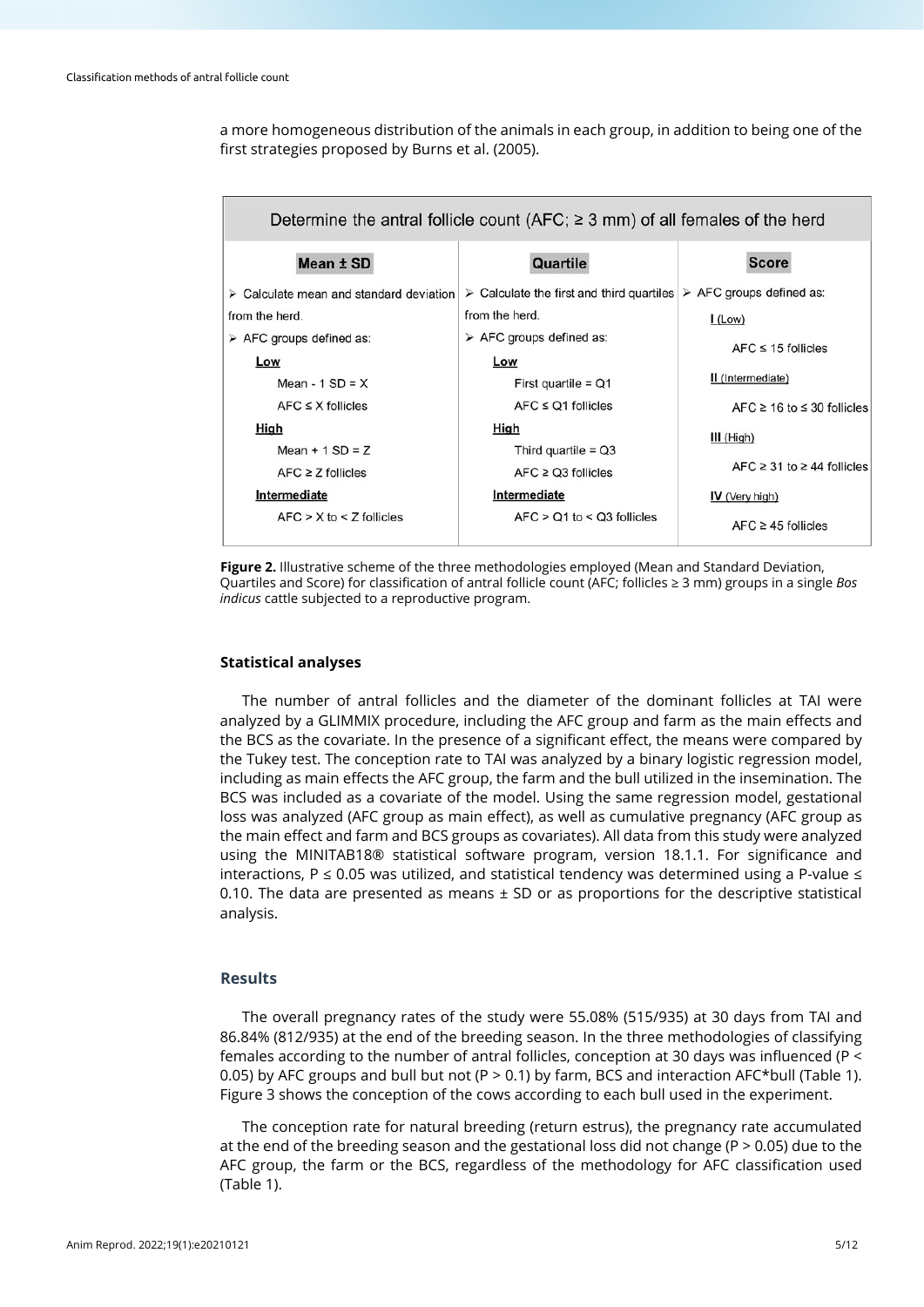**Table 1.** Conception rate and cumulative pregnancy from Nelore cows submitted to timed artificial insemination (TAI) using different methodologies (Mean and Standard Deviation, Quartiles and Score) for the classification of antral follicle count (AFC) groups.

| <b>Methods for group division</b>                 |                                   | <b>Animals</b>           | <b>AFC</b>                    | <b>Conception from TAI in 30</b><br>days | in 60 days  | Conceptio Gestationa Cumulativ<br>n from NM I loss up to<br>90 days | e<br>pregnancy            |
|---------------------------------------------------|-----------------------------------|--------------------------|-------------------------------|------------------------------------------|-------------|---------------------------------------------------------------------|---------------------------|
|                                                   |                                   | (N)                      | (Mean $\pm$ SD)               | % (n/N)                                  | % (n/N)     | % (n/N)                                                             | $(TAI + Bull)$<br>% (n/N) |
| Mean $\pm$<br><b>SD</b><br>Quartile<br>S<br>Score | Low ( $\leq$ 15 follicles)        | 243                      | $11.30 \pm 2.81$ <sup>c</sup> | $61.73$ <sup>a</sup> (150)               | 32.92 (80)  | 7.33<br>(11/150)                                                    | 90.12<br>(219/243)        |
|                                                   | Intermediate (16-44<br>follicles) | 498                      | 30.19 ± 7.67 $^{\rm b}$       | 54.02 ab (269)                           | 34.74 (173) | 4.46<br>(12/269)                                                    | 86.35<br>(430/498)        |
|                                                   | High ( $\geq$ 45 follicles)       | 194                      | 52.77 ± 7.70 $a$              | 49.48 b (96)                             | 38.14 (74)  | 7.29 (7/96)                                                         | 84.02<br>(163/194)        |
|                                                   | P-value                           |                          | < 0.0001                      | 0.008                                    | 0.13        | 0.29                                                                | 0.07                      |
|                                                   | Low ( $\leq$ 15 follicles)        | 243                      | $11.30 \pm 2.81$ <sup>c</sup> | $61.73$ <sup>a</sup> (150)               | 32.92 (80)  | 7.33<br>(11/150)                                                    | 90.12<br>(219/243)        |
|                                                   | Intermediate (16-39<br>follicles) | 418                      | $27.99 \pm 6.30^{\mathrm{b}}$ | 53.59 ab (224)                           | 34.69 (145) | 5.36<br>(12/224)                                                    | 85.41<br>(357/418)        |
|                                                   | High ( $\geq 40$ follicles)       | 274                      | 49.53 ± 8.25 $a$              | 51.46 $b$ (141)                          |             | 37.23 (102) 4.96 (7/141)                                            | 86.13<br>(236/274)        |
|                                                   | P-value                           | $\overline{\phantom{a}}$ | < 0.0001                      | 0.01                                     | 0.12        | 0.41                                                                | 0.12                      |
|                                                   | $1 \leq 15$ follicles)            | 243                      | $11.30 \pm 2.81$ <sup>d</sup> | $61.73$ <sup>a</sup> (150)               | 32.92 (80)  | 7.33<br>(11/150)                                                    | 90.12<br>(219/243)        |
|                                                   | II (16-30 follicles)              | 250                      | $23.63 \pm 3.93$ <sup>c</sup> | 54.80 ab (137)                           |             | 32.80 (82) 4.37 (6/137)                                             | 85.20<br>(213/250)        |
|                                                   | III (31-44 follicles)             | 248                      | $36.79 \pm 3.94^{\text{ b}}$  | 53.23 ab (132)                           |             | 36.69 (91) 4.54 (6/132)                                             | 86.82<br>(217/248)        |
|                                                   | IV ( $\geq$ 45 follicles)         | 194                      | $52.76 \pm 7.70$ <sup>a</sup> | 49.48 b (96)                             | 38.14 (74)  | 7.29 (7/96)                                                         | 84.02<br>(163/194)        |
|                                                   | P-value                           |                          | < 0.0001                      | 0.02                                     | 0.17        | 0.48                                                                | 0.15                      |
|                                                   | Total/Mean                        | 935                      | $29.97 \pm 15.63$             | 55.08 (515/935)                          | 34.97 (327) | 5.82<br>(30/515)                                                    | 86.84<br>(812/935)        |

Values followed by lower case letters (a, b) and within the same column differ statistically (P < 0.05) between the AFC groups. NM: Natural mating.



**Figure 3.** Effect of the bull on the conception rate in beef cows submitted to timed artificial insemination. Bars with different letters (a, b) differ ( $P = 0.01$ ) among bulls.

The diameter of the dominant follicle at the time of TAI differed ( $P < 0.05$ ) among the AFC groups, regardless of the methodology used (mean, quartiles and score) for the classification of females (Table 2), and in general groups with low AFC resulted in larger follicle diameter at TAI (P < 0.05) when compared to the high AFC group.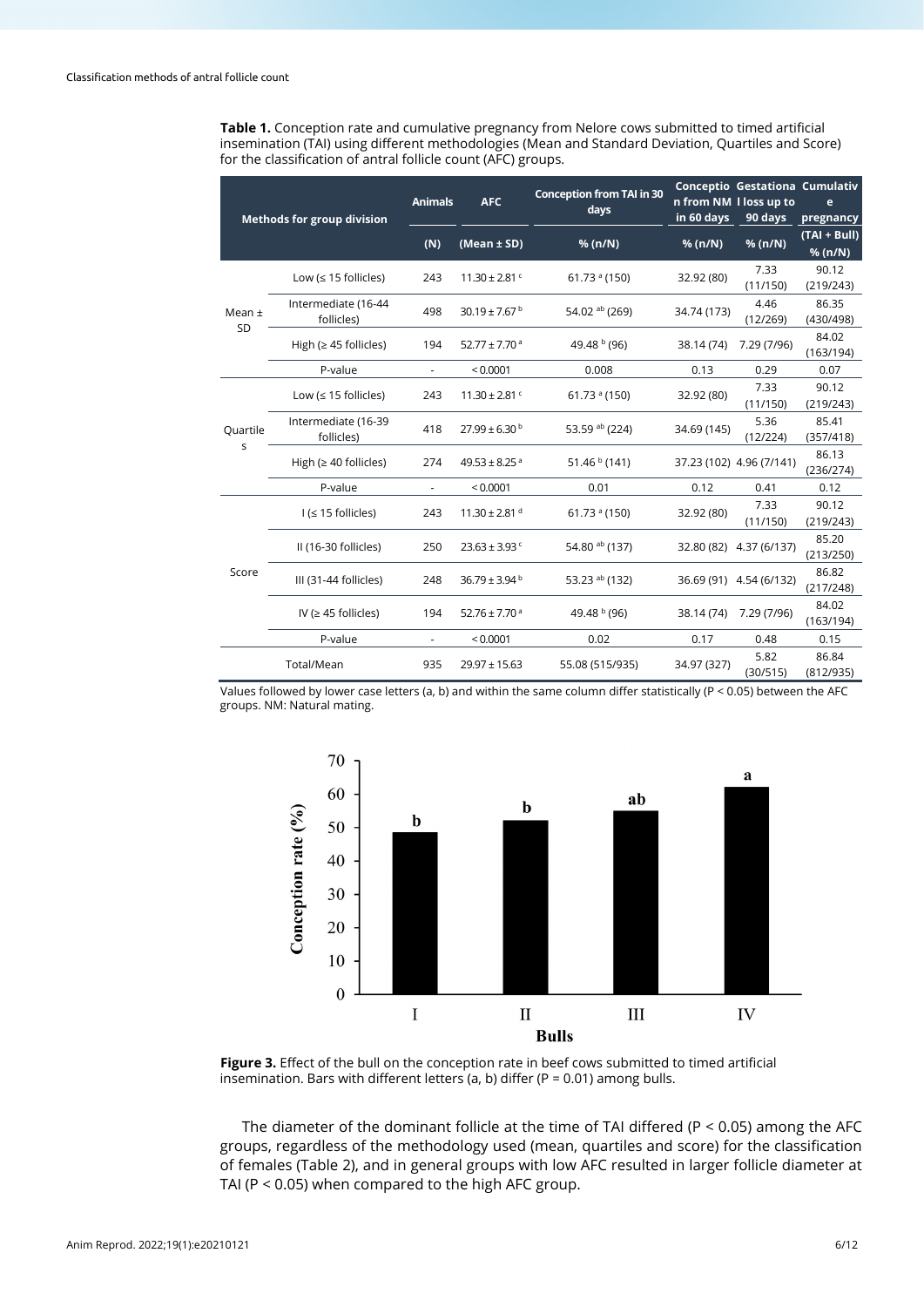|               | <b>Methods for group division</b> |     | Animals (N) Diameter of dominant follicle (Mean $\pm$ SD) |
|---------------|-----------------------------------|-----|-----------------------------------------------------------|
| Mean $\pm$ SD | Low ( $\leq$ 15 follicles)        | 61  | $11.83 \pm 2.39$ <sup>a</sup>                             |
|               | Intermediate (16-44 follicles)    | 104 | $11.25 \pm 2.62$ <sup>ab</sup>                            |
|               | High ( $\geq$ 45 follicles)       | 35  | $10.34 \pm 2.46$ b                                        |
|               | P-value                           | 200 | 0.03                                                      |
| Quartiles     | Low ( $\leq$ 15 follicles)        | 61  | $11.83 \pm 2.39$ <sup>a</sup>                             |
|               | Intermediate (16-39 follicles)    | 81  | $11.34 \pm 2.62$ <sup>ab</sup>                            |
|               | High ( $\geq 40$ follicles)       | 58  | $10.45 \pm 2.50$ b                                        |
|               | P-value                           | 200 | 0.01                                                      |
| Score         | $1 \leq 15$ follicles)            | 61  | $11.83 \pm 2.39$ <sup>ab</sup>                            |
|               | II (16-30 follicles)              | 51  | $12.03 \pm 2.46$ <sup>a</sup>                             |
|               | III (31-44 follicles)             | 53  | $10.55 \pm 2.67$ bc                                       |
|               | IV ( $\geq$ 45 follicles)         | 35  | $10.34 \pm 2.46$ c                                        |
|               | P-value                           | 200 | 0.002                                                     |

**Table 2.** Diameters of dominant follicles (mm) in Nelore cows (n = 200) with different antral follicle counts (AFCs) submitted to timed artificial insemination (TAI).

Values followed by lower case letters (a, b), within the same column and to same methods differ statistically (P < 0.05) between groups with different follicular counts.

There were no differences (P  $>$  0.1) in the conception rate between different BCS ranges (2.50 to 2.75 vs. 3.00 to 3.50). However, cows with 2.50 to 2.75 BCS resulted in significant variations ( $P < 0.05$ ) in the conception rate and in general, the high count showed the lower conception rates compared to low count, regardless of the AFC classification methods employed in the study (Table 3).

**Table 3.** Conception rate to timed artificial insemination (TAI) from Nelore cows with different antral follicle counts (AFCs), classified by different methodologies (Mean and Standard Deviation, Quartiles and Score), according to the range of body condition scores (BCSs).

|                   |                                   | <b>BCS</b> range      |                    |                                         |
|-------------------|-----------------------------------|-----------------------|--------------------|-----------------------------------------|
|                   | <b>Methods for group division</b> | 2.5 to 2.75%<br>(n/N) | (n/N)              | 3.0 to 3.50% Overall conception % (n/N) |
| Mean $\pm$<br>SD. | Low ( $\leq$ 15 follicles)        | 62.37 $^a$ (116/186)  | 59.65 (34/57)      | 61.73 $^{\circ}$ (150/243)              |
|                   | Intermediate (16-44 follicles)    | 53.64 b (184/343)     | 54.84 (85/155)     | 54.02 ab (269/498)                      |
|                   | High ( $\geq$ 45 follicles)       | 46.46 b (59/127)      | 52.22 (37/67)      | 49.48 b (96/194)                        |
|                   | P-value                           | 0.008                 | 0.74               | 0.01                                    |
| Ouartiles         | Low ( $\leq$ 15 follicles)        | 62.37 $^a$ (116/186)  | 59.65 (34/57)      | 61.73 $^{\circ}$ (150/243)              |
|                   | Intermediate (16-39 follicles)    | 53.58 b (157/293)     | 53.60 (67/125)     | 53.59 ab (224/418)                      |
|                   | High ( $\geq 40$ follicles)       | 48.59 b (86/177)      | 56.70 (55/97)      | 51.46 b (141/274)                       |
|                   | P-value                           | 0.01                  | 0.66               | 0.02                                    |
| Score             | $I \leq 15$ follicles)            | 62.37 $a$ (116/186)   | 59.65 (34/57)      | 61.73 $^{\circ}$ (150/243)              |
|                   | II (16-30 follicles)              | 55.87 ab (100/179)    | 52.11 (37/71)      | 54.80 ab (137/250)                      |
|                   | III (31-44 follicles)             | 51.22 b (84/164)      | 57.14 (48/84)      | 53.23 ab (132/248)                      |
|                   | IV ( $\geq$ 45 follicles)         | 46.46 b (59/127)      | 55.22 (37/67)      | 49.48 b (96/194)                        |
|                   | P-value                           | 0.01                  | 0.84               | 0.02                                    |
|                   | Total/Mean                        | 54.72 (359/656)       | 55.91<br>(156/279) | 55.08 (515/935)                         |

Values followed by lower case letters (a, b), within the same column and to same methods differ statistically (P < 0.05) between the different body condition scores (BCS).

## **Discussion**

The present study examined three distinct methodologies for AFC classification (Mean, Quartiles, and Scores) on the conception rate to TAI, related them with possible influence of BCS and diameter of the dominant follicle in the insemination time. Based on our results, we suggest the use of classification by score, as it did not result in important differences in relation to other AFC classification methods, in addition to representing a simpler and more practical application strategy. In addition, in Nelore cattle, this study is the first to investigate the relationship between AFC and pregnancy rate after natural breeding (breeding with bull on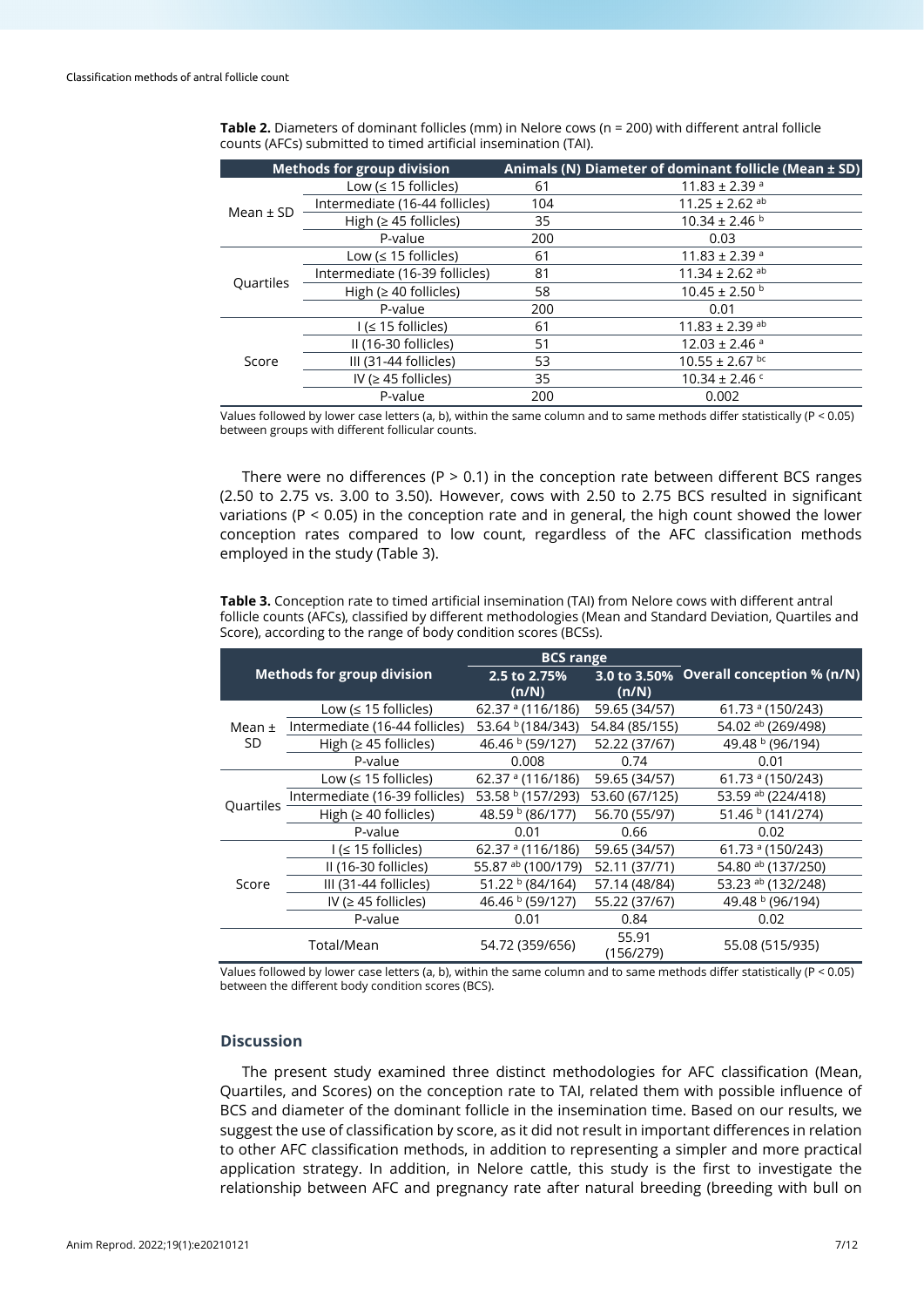return of estrus after TAI), with gestational loss and with the cumulative pregnancy rate at the end of the breeding season.

The results obtained in this study show that regardless of the methodology used, there is a consensus regarding the main findings among AFC groups and fertility after TAI. This finding is highly relevant because it minimizes the concern regarding the controversial aspects of AFC and fertility being attributed to the different methodologies employed (Ireland et al., 2011; Morotti et al., 2015, 2017; Zangirolamo et al., 2018).

We demonstrated that independent of the methodologies adopted for AFC classification, the relationship between the conception rate and AFC groups seems to follow the same standard. Additionally, the present study proposes that the classification of the AFC groups be presented in the form of a score due to objectivity in application. This strategy would result in a standardization among studies, researchers, and field technicians, favoring data analysis and increasing the reliability of findings. In addition, this strategy would facilitate the practical application of this reproductive characteristic in commercial reproductive programs, as has been proposed with BCS by Lowman et al. (1976), Machado et al. (2008) and Ayres et al. (2009). In yet another aspect, it is worth noting that the AFC classification by mean and standard deviation and quartiles may vary in function of the global population of antral follicles in the herd, and therefore the cutoff points established in this study may not be suitable to be applied in other studies, needing to extract these values from each herd. When using the AFC classification in score, the proposal is that regardless of the subspecies, race or aptitude of the herd analyzed, each female is categorized within one of the scores proposed in this study.

Regardless of the AFC classification methodology that is employed (Mean, Quartiles or Score), Nelore females with a low number of antral follicles exhibited the higher conception rate after receiving the TAI protocol when compared to the high AFC group. Although the bull demonstrated an effect on the pregnancy rate at TAI, no interaction with AFC was observed, which supports that these effects occurred in isolation in the present study. In Nelore females, it has been demonstrated that a low AFC results in a higher pregnancy rate at TAI (Morotti et al., 2018; Moraes et al., 2019; Lima et al., 2020).

The conception rate after natural breeding, gestational loss and pregnancy rate at the end of the breeding season did not differ among the AFC groups, regardless of the classification methodology that was employed. Although the hypothesis has not been fully supported, it is worth noting that increased conception at the beginning of the reproductive season has numerous advantages and is one of the goals of reproductive programs (Marques et al., 2015; Baruselli et al., 2018; Vaz et al., 2020). Thus, the AFC classification can be used as a reproductive strategy to increase the proportion of pregnancy insemination in the herd at the beginning of the breeding season.

Regarding the size of the dominant follicle, low-count females also exhibited larger diameters in relation to high-count animals, regardless of the methodology employed. This result is in agreement with that reported by Morotti et al. (2018) and Lima et al. (2020). The larger diameter of the dominant follicle has been considered an important feature linked to the fertility of *Bos indicus* females in TAI. This importance is due to the positive relationship of the follicular diameter at insemination and the greater ovulatory potential, the greater size of the corpus luteum and the concentration of progesterone, as well as a higher probability of pregnancy (Meneghetti et al., 2009; Sá et al., 2010; Pfeifer et al., 2012, 2015). Thus, it is suggested that AFC may be a tool to increase the pregnancy rate in the herd, improving reproductive efficiency.

Considering that AFC is a highly repeatable characteristic, that its variation is associated with reproductive performance and that there is an advantage of low AFC when TAI is performed, strategies for enhancing the reproductive performance of *Bos indicus* cattle can be suggested. For example, it could be suggested that females of low and medium AFC be directed to the first breeding programs of insemination within the breeding season, favoring a more efficient use of the TAI tool. Furthermore, considering that females of low AFC have larger diameters of dominant follicles, it would be possible to suggest a more costly semen targeting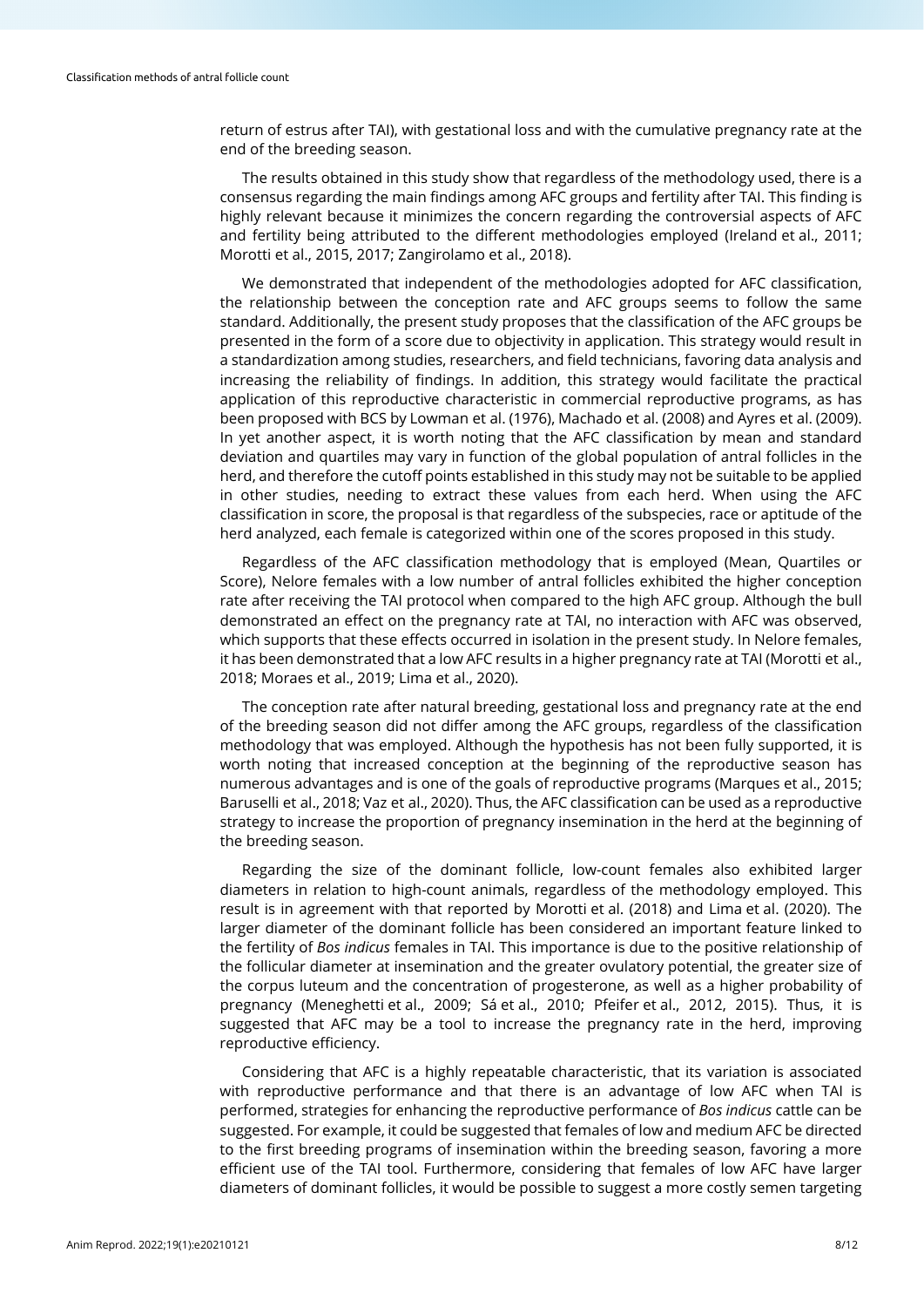in these animals to obtain better economic viability and efficiency in the use of semen, similar to that proposed by Silveira et al. (2018) and Rosa et al. (2019).

In the present study, there was a relationship between AFC and BCS, and although cows with BCS > 3.00 did not show variation in TAI conception rates according to AFC groups, the range from 2.50 to 2.75 showed significant variation, with females with low AFC presenting a higher conception rate compared to the high count, regardless of the classification method used. A relationship between AFC, BCS and TAI performance was also investigated by Moraes et al. (2019); however, in contrast to the results of the present study, the authors showed that this relationship occurred for females with BCS > 3.00, which was also favorable for the low AFC group in relation to high count, as indicated by the present study. Research elucidating this relationship between AFC and BCS has not been reported. In dairy cattle, for example, it is believed that this relationship may be related to a greater susceptibility of females with high AFC to productive and health challenges, as observed by Jimenez-Krassel et al. (2017). In addition, in both dairy and beef cattle, a possible interaction with factors related to metabolic and hormonal disorders in the postpartum period is noted, as well as factors related to nutritional management and energy balance in the pre- and postpartum period (Soca et al., 2014; Meteer et al., 2015). Therefore, the relationship between metabolic status and ovarian activity is possibly affected by the ovarian follicular population.

Finally, the present study observed that the classification of AFC through the three methodologies (Mean, Quartiles and Score) appeared to be reliable without variations among the main investigated results. The findings of this study may help to answer some of the questions that have been raised. In addition, the possibility of employing the AFC classification through the scoring methodology makes the process of implementing this reproductive characteristic simpler, more practical and more reliable, facilitating the use of AFC as a reproductive tool, similar to the way that BCS is used. Additionally, the AFC classification proved to be a strategic tool because it shows that in the first 40 days of the breeding season using TAI, the higher proportion of pregnancies was observed in females with lower follicular counts compared to those with high AFC. Although the relationship between AFC and BCS has not been elucidated to date, females with lower BCS are more likely to exhibit pregnancy success, and a larger diameter of the dominant follicle at the time of insemination is associated with the best results of pregnancy following TAI in low-count *Bos indicus* animals.

#### **Conclusion**

The different methodologies employed (Mean, Quartile and Score) were presented as viable strategies in the classification of *Bos indicus* females according to the number of antral follicles. The methods demonstrated similarities among the main findings, indicating reliability regardless of the methodology that was utilized; therefore, for practical reasons, this study suggests the use of the score methodology. The rate of pregnancy due to the natural breeding, the gestational loss and the pregnancy rate at the end of the breeding season were not related to the AFC. However, females with low AFC showed larger diameters of dominant follicles at the time of insemination and exhibited a better pregnancy rate at the beginning of the breeding season compared to those with high AFC. In addition, AFC showed a relationship with lower body condition score in females.

## **References**

- Andersen K, LeFever D, Brinks J, Odde K. The use of reproductive tract scoring in beef heifers. Agri Practice. 1991;12:19-26.
- Ayres H, Ferreira RM, Torres-Júnior JRS, Demétrio CGB, Lima CG, Baruselli PS. Validation of body condition score as a predictor of subcutaneous fat in Nelore (*Bos indicus*) cows. Livest Sci. 2009;123(2):175-9. [http://dx.doi.org/10.1016/j.livsci.2008.11.004.](https://doi.org/10.1016/j.livsci.2008.11.004)
- Baruselli PS, Ferreira RM, Colli MHA, Elliff FM, Sá MF Fo, Vieira L, et al. Timed artificial insemination: current challenges and recent advances in reproductive efficiency in beef and dairy herds in Brazil. Anim Reprod. 2018;14(3):558-71[. http://dx.doi.org/10.21451/1984-3143-AR999.](https://doi.org/10.21451/1984-3143-AR999)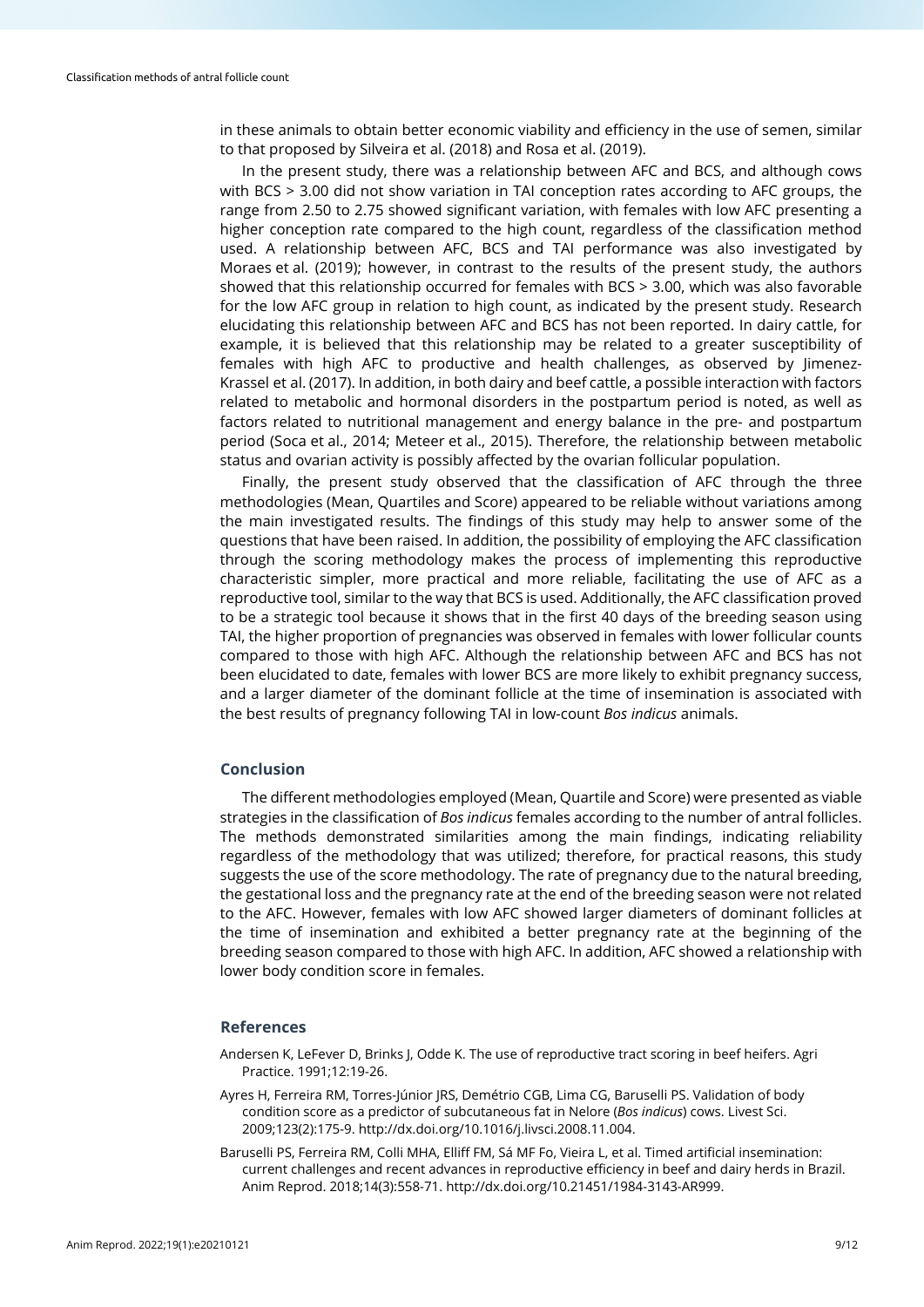- Bonato DV, Ferreira EB, Gomes DN, Bonato FGC, Droher RG, Morotti F, Seneda MM. Follicular dynamics, luteal characteristics, and progesterone concentrations in synchronized lactating Holstein cows with high and low antral follicle counts. Theriogenology. 2022;179:223-9. [http://dx.doi.org/10.1016/j.theriogenology.2021.12.006.](https://doi.org/10.1016/j.theriogenology.2021.12.006) [PMid:34896744.](https://www.ncbi.nlm.nih.gov/entrez/query.fcgi?cmd=Retrieve&db=PubMed&list_uids=34896744&dopt=Abstract)
- Burns DS, Jimenez-Krassel F, Ireland IL, Knight PG, Ireland II, Numbers of antral follicles during follicular waves in cattle: evidence for high variation among animals, very high repeatability in individuals, and an inverse association with serum follicle-stimulating hormone concentrations. Biol Reprod. 2005;73(1):54-62[. http://dx.doi.org/10.1095/biolreprod.104.036277.](https://doi.org/10.1095/biolreprod.104.036277) [PMid:15744026.](https://www.ncbi.nlm.nih.gov/entrez/query.fcgi?cmd=Retrieve&db=PubMed&list_uids=15744026&dopt=Abstract)
- Colégio Brasileiro de Reprodução Animal CBRA. Manual para exame andrológico e avaliação de sêmen animal. Belo Horizonte: CBRA; 2013.
- Cushman RA, Allan MF, Kuehn LA, Snelling WM, Cupp AS, Freetly HC. Evaluation of antral follicle count and ovarian morphology in crossbred beef cows: investigation of influence of stage of the estrous cycle, age, and birth weight. J Anim Sci. 2009;87(6):1971-80[. http://dx.doi.org/10.2527/jas.2008-1728.](https://doi.org/10.2527/jas.2008-1728) [PMid:19286826.](https://www.ncbi.nlm.nih.gov/entrez/query.fcgi?cmd=Retrieve&db=PubMed&list_uids=19286826&dopt=Abstract)
- Droher RG, Morotti F, Sanches TK, Seneda MM. Efeitos da contagem de folículos antrais sobre a taxa de concepção de vacas Holandesas. Rev Acad Ciênc Anim. 2017;15(2):27-8.
- Evans AC, Mossa F, Walsh SW, Scheetz D, Jimenez-Krassel F, Ireland JL, Smith GW, Ireland JJ. Effects of maternal environment during gestation on ovarian folliculogenesis and consequences for fertility in bovine offspring. Reprod Domest Anim. 2012;47(Suppl. 4):31-7. [http://dx.doi.org/10.1111/j.1439-](https://doi.org/10.1111/j.1439-0531.2012.02052.x) [0531.2012.02052.x.](https://doi.org/10.1111/j.1439-0531.2012.02052.x) [PMid:22827347.](https://www.ncbi.nlm.nih.gov/entrez/query.fcgi?cmd=Retrieve&db=PubMed&list_uids=22827347&dopt=Abstract)
- Figueiredo RA, Barros CM, Pinheiro OL, Soler JM. Ovarian follicular dynamics in Nelore breed (*Bos indicus*) cattle. Theriogenology. 1997;47(8):1489-505. [http://dx.doi.org/10.1016/S0093-691X\(97\)00156-8.](https://doi.org/10.1016/S0093-691X(97)00156-8) [PMid:16728093.](https://www.ncbi.nlm.nih.gov/entrez/query.fcgi?cmd=Retrieve&db=PubMed&list_uids=16728093&dopt=Abstract)
- Garcia SM, Morotti F, Cavalieri FLB, Lunardelli PA, Santos AO, Membrive CMB, Castilho C, Puelker RZ, Silva JOF, Zangirolamo AF, Seneda MM. Synchronization of stage of follicle development before OPU improves embryo production in cows with large antral follicle counts. Anim Reprod Sci. 2020;221:106601[. http://dx.doi.org/10.1016/j.anireprosci.2020.106601.](https://doi.org/10.1016/j.anireprosci.2020.106601) [PMid:32961391.](https://www.ncbi.nlm.nih.gov/entrez/query.fcgi?cmd=Retrieve&db=PubMed&list_uids=32961391&dopt=Abstract)
- Ireland J, Zielak-Steciwko A, Jimenez-Krassel F, Folger J, Bettegowda A, Scheetz D, Walsh S, Mossa F, Knight PG, Smith GW, Lonergan P, Evans AC. Variation in the ovarian reserve is linked to alterations in intrafollicular estradiol production and ovarian biomarkers of follicular differentiation and oocyte quality in cattle. Biol Reprod. 2009;80(5):954-64[. http://dx.doi.org/10.1095/biolreprod.108.073791](https://doi.org/10.1095/biolreprod.108.073791)[.](https://www.ncbi.nlm.nih.gov/entrez/query.fcgi?cmd=Retrieve&db=PubMed&list_uids=19164170&dopt=Abstract) [PMid:19164170.](https://www.ncbi.nlm.nih.gov/entrez/query.fcgi?cmd=Retrieve&db=PubMed&list_uids=19164170&dopt=Abstract)
- Ireland JJ, Smith GW, Scheetz D, Jimenez-Krassel F, Folger JK, Ireland JL, Mossa F, Lonergan P, Evans AC. Does size matter in females? An overview of the impact of the high variation in the ovarian reserve on ovarian function and fertility, utility of anti-Mullerian hormone as a diagnostic marker for fertility and causes of variation in the ovarian reserve in cattle. Reprod Fertil Dev. 2011;23(1):1-14. [http://dx.doi.org/10.1071/RD10226.](https://doi.org/10.1071/RD10226) [PMid:21366975.](https://www.ncbi.nlm.nih.gov/entrez/query.fcgi?cmd=Retrieve&db=PubMed&list_uids=21366975&dopt=Abstract)
- Ireland JJ, Ward F, Jimenez-Krassel F, Ireland JL, Smith GW, Lonergan P, Evans AC. Follicle numbers are highly repeatable within individual animals but are inversely correlated with FSH concentrations and the proportion of good-quality embryos after ovarian stimulation in cattle. Hum Reprod. 2007;22(6):1687-95. [http://dx.doi.org/10.1093/humrep/dem071.](https://doi.org/10.1093/humrep/dem071) [PMid:17468258.](https://www.ncbi.nlm.nih.gov/entrez/query.fcgi?cmd=Retrieve&db=PubMed&list_uids=17468258&dopt=Abstract)
- Ireland JL, Scheetz D, Jimenez-Krassel F, Themmen AP, Ward F, Lonergan P, Smith GW, Perez GI, Evans AC, Ireland JJ. Antral follicle count reliably predicts number of morphologically healthy oocytes and follicles in ovaries of young adult cattle. Biol Reprod. 2008;79(6):1219-25. [http://dx.doi.org/10.1095/biolreprod.108.071670.](https://doi.org/10.1095/biolreprod.108.071670) [PMid:18768912.](https://www.ncbi.nlm.nih.gov/entrez/query.fcgi?cmd=Retrieve&db=PubMed&list_uids=18768912&dopt=Abstract)
- Jimenez-Krassel F, Folger JK, Ireland JL, Smith GW, Hou X, Davis JS, Lonergan P, Evans AC, Ireland JJ. Evidence that high variation in ovarian reserves of healthy young adults has a negative impact on the corpus luteum and endometrium during estrous cycles in cattle. Biol Reprod. 2009;80(6):1272-81. [http://dx.doi.org/10.1095/biolreprod.108.075093.](https://doi.org/10.1095/biolreprod.108.075093) [PMid:19211804.](https://www.ncbi.nlm.nih.gov/entrez/query.fcgi?cmd=Retrieve&db=PubMed&list_uids=19211804&dopt=Abstract)
- Jimenez-Krassel F, Scheetz DM, Neuder LM, Ireland JL, Pursley JR, Smith GW, Tempelman RJ, Ferris T, Roudebush WE, Mossa F, Lonergan P, Evans AC, Ireland JJ. Concentration of anti-Mullerian hormone in dairy heifers is positively associated with productive herd life. J Dairy Sci. 2015;98(5):3036-45. [http://dx.doi.org/10.3168/jds.2014-8130.](https://doi.org/10.3168/jds.2014-8130) [PMid:25726106.](https://www.ncbi.nlm.nih.gov/entrez/query.fcgi?cmd=Retrieve&db=PubMed&list_uids=25726106&dopt=Abstract)
- Jimenez-Krassel F, Scheetz DM, Neuder LM, Pursley JR, Ireland JJ. A single ultrasound determination of ≥25 follicles ≥3 mm in diameter in dairy heifers is predictive of a reduced productive herd life. J Dairy Sci. 2017;100(6):5019-27. [http://dx.doi.org/10.3168/jds.2016-12277.](https://doi.org/10.3168/jds.2016-12277) [PMid:28390729.](https://www.ncbi.nlm.nih.gov/entrez/query.fcgi?cmd=Retrieve&db=PubMed&list_uids=28390729&dopt=Abstract)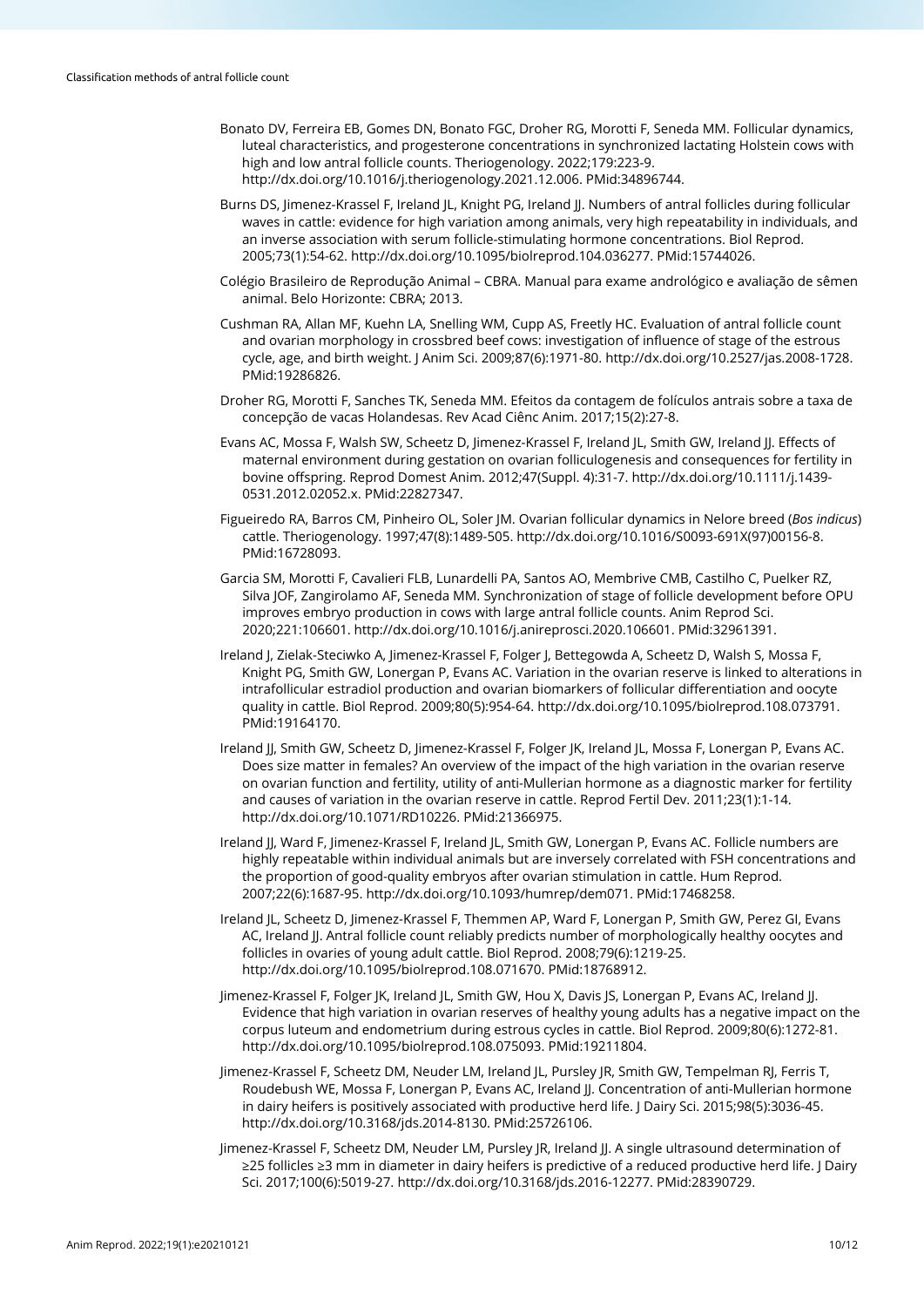- Lima MA, Morotti F, Bayeux BM, de Rezende RG, Botigelli RC, De Bem THC, Fontes PK, Nogueira MFG, Meirelles FV, Baruselli PS, Silveira JC, Perecin F, Seneda MM. Ovarian follicular dynamics, progesterone concentrations, pregnancy rates and transcriptional patterns in *Bos indicus* females with a high or low antral follicle count. Sci Rep. 2020;10(1):19557. [http://dx.doi.org/10.1038/s41598-](https://doi.org/10.1038/s41598-020-76601-5) [020-76601-5.](https://doi.org/10.1038/s41598-020-76601-5) [PMid:33177637.](https://www.ncbi.nlm.nih.gov/entrez/query.fcgi?cmd=Retrieve&db=PubMed&list_uids=33177637&dopt=Abstract)
- Lowman B, Scott N, Somerville S. Condition scoring of cattle. Edinburgh: East of Scotland College of Agriculture; 1976. (Bulletin, No. 6).
- Machado R, Corrêa R, Barbosa R, Bergamaschi M. Escore da condição corporal e sua aplicação no manejo reprodutivo de ruminantes. São Carlos: Embrapa Pecuária Sudeste; 2008. (Circular Técnica).
- Marques MO, Morotti F, Silva CB, Ribeiro M Jr, Silva RC, Baruselli PS, Seneda MM. Influence of categoryheifers, primiparous and multiparous lactating cows-in a large-scale resynchronization fixed-time artificial insemination program. J Vet Sci. 2015;16(3):367-71. [http://dx.doi.org/10.4142/jvs.2015.16.3.367.](https://doi.org/10.4142/jvs.2015.16.3.367) [PMid:25797292.](https://www.ncbi.nlm.nih.gov/entrez/query.fcgi?cmd=Retrieve&db=PubMed&list_uids=25797292&dopt=Abstract)
- Martinez MF, Sanderson N, Quirke LD, Lawrence SB, Juengel JL. Association between antral follicle count and reproductive measures in New Zealand lactating dairy cows maintained in a pasture-based production system. Theriogenology. 2016;85(3):466-75. [http://dx.doi.org/10.1016/j.theriogenology.2015.09.026.](https://doi.org/10.1016/j.theriogenology.2015.09.026) [PMid:26489910.](https://www.ncbi.nlm.nih.gov/entrez/query.fcgi?cmd=Retrieve&db=PubMed&list_uids=26489910&dopt=Abstract)
- Meneghetti M, Sá OG Fo, Peres RF, Lamb GC, Vasconcelos JL. Fixed-time artificial insemination with estradiol and progesterone for *Bos indicus* cows I: basis for development of protocols. Theriogenology. 2009;72(2):179-89. [http://dx.doi.org/10.1016/j.theriogenology.2009.02.010](https://doi.org/10.1016/j.theriogenology.2009.02.010)[.](https://www.ncbi.nlm.nih.gov/entrez/query.fcgi?cmd=Retrieve&db=PubMed&list_uids=19344942&dopt=Abstract) [PMid:19344942.](https://www.ncbi.nlm.nih.gov/entrez/query.fcgi?cmd=Retrieve&db=PubMed&list_uids=19344942&dopt=Abstract)
- Meteer WC, Shike DW, Cardoso FC. Prepartum and postpartum nutritional management to optimize fertility in beef cattle. Acta Sci Vet. 2015;43(1286):2932-43.
- Moraes FLZ, Morotti F, Costa CB, Lunardelli PA, Seneda MM. Relationships between antral follicle count, body condition, and pregnancy rates after timed-AI in *Bos indicus* cattle. Theriogenology. 2019;136:10-4[. http://dx.doi.org/10.1016/j.theriogenology.2019.06.024.](https://doi.org/10.1016/j.theriogenology.2019.06.024) [PMid:31234052.](https://www.ncbi.nlm.nih.gov/entrez/query.fcgi?cmd=Retrieve&db=PubMed&list_uids=31234052&dopt=Abstract)
- Morotti F, Barreiros T, Machado F, González S, Marinho L, Seneda M. Is the number of antral follicles an interesting selection criterium for fertility in cattle. Anim Reprod. 2015;12:479-86.
- Morotti F, Moretti R, Santos GMG, Silva-Santos KC, Cerqueira PHR, Seneda MM. Ovarian follicular dynamics and conception rate in *Bos indicus* cows with different antral follicle counts subjected to timed artificial insemination. Anim Reprod Sci. 2018;188:170-7. [http://dx.doi.org/10.1016/j.anireprosci.2017.12.001.](https://doi.org/10.1016/j.anireprosci.2017.12.001) [PMid:29224967.](https://www.ncbi.nlm.nih.gov/entrez/query.fcgi?cmd=Retrieve&db=PubMed&list_uids=29224967&dopt=Abstract)
- Morotti F, Zangirolamo AF, Silva NC, Silva CB, Rosa CO, Seneda MM. Antral follicle count in cattle: advantages, challenges, and controversy. Anim Reprod. 2017;14(3):514-20. [http://dx.doi.org/10.21451/1984-3143-AR994.](https://doi.org/10.21451/1984-3143-AR994)
- Mossa F, Walsh SW, Butler ST, Berry DP, Carter F, Lonergan P, Smith GW, Ireland JJ, Evans AC. Low numbers of ovarian follicles ≥ 3mm in diameter are associated with low fertility in dairy cows. J Dairy Sci. 2012;95(5):2355-61[. http://dx.doi.org/10.3168/jds.2011-4325.](https://doi.org/10.3168/jds.2011-4325) [PMid:22541464.](https://www.ncbi.nlm.nih.gov/entrez/query.fcgi?cmd=Retrieve&db=PubMed&list_uids=22541464&dopt=Abstract)
- Pfeifer LF, Castro NA, Melo VT, Neves PM, Cestaro JP, Schneider A. Timed artificial insemination in blocks: a new alternative to improve fertility in lactating beef cows. Anim Reprod Sci. 2015;163:89-96. [http://dx.doi.org/10.1016/j.anireprosci.2015.10.002.](https://doi.org/10.1016/j.anireprosci.2015.10.002) [PMid:26481047.](https://www.ncbi.nlm.nih.gov/entrez/query.fcgi?cmd=Retrieve&db=PubMed&list_uids=26481047&dopt=Abstract)
- Pfeifer LF, Castro NA, Neves PM, Cestaro JP, Siqueira LG. Development and validation of an objective method for the assessment of body condition scores and selection of beef cows for timed artificial insemination. Livest Sci. 2017;197:82-7[. http://dx.doi.org/10.1016/j.livsci.2017.01.011.](https://doi.org/10.1016/j.livsci.2017.01.011)
- Pfeifer LFM, Leal SCBS, Schneider A, Schmitt E, Corrêa MN. Leal SdCBdS, Schneider A, Schmitt E, Corrêa MN. Effect of the ovulatory follicle diameter and progesterone concentration on the pregnancy rate of fixed-time inseminated lactating beef cows. Rev Bras Zootec. 2012;41(4):1004-8. [http://dx.doi.org/10.1590/S1516-35982012000400024.](https://doi.org/10.1590/S1516-35982012000400024)
- Ribeiro ES, Bisinotto RS, Lima FS, Greco LF, Morrison A, Kumar A, Thatcher WW, Santos JE. Plasma anti-Müllerian hormone in adult dairy cows and associations with fertility. J Dairy Sci. 2014;97(11):6888- 900[. http://dx.doi.org/10.3168/jds.2014-7908.](https://doi.org/10.3168/jds.2014-7908) [PMid:25173464.](https://www.ncbi.nlm.nih.gov/entrez/query.fcgi?cmd=Retrieve&db=PubMed&list_uids=25173464&dopt=Abstract)
- Rosa CO, Bonato DV, Souza AK, Morotti F, Francisco RC, Basso AC, Martins MIM, Seneda MM. Improvement on the efficiency of doses per conception by using a semen extender in timed artificial insemination. Livest Sci. 2019;221:77-81[. http://dx.doi.org/10.1016/j.livsci.2019.01.014.](https://doi.org/10.1016/j.livsci.2019.01.014)